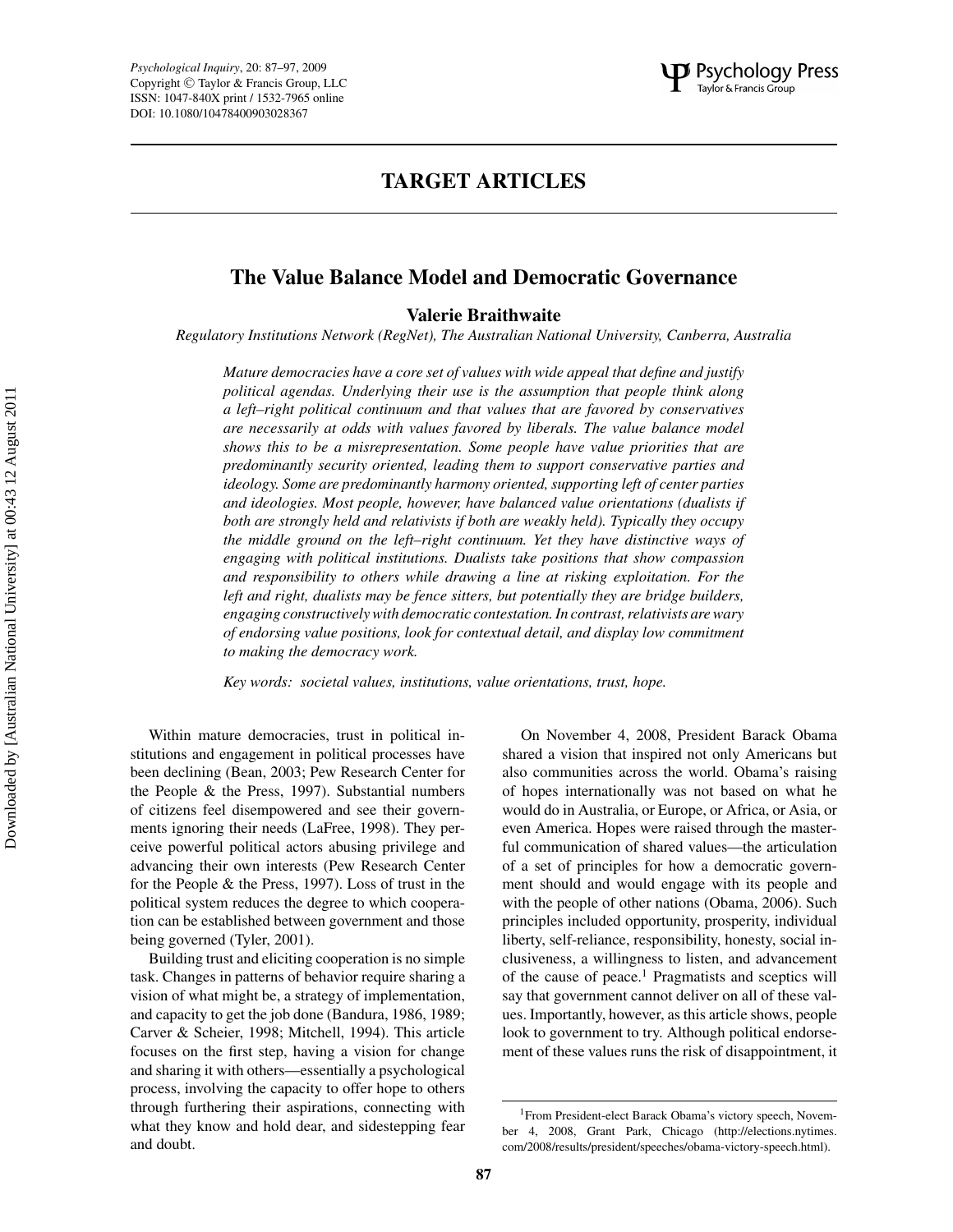also makes possible the revitalization of the democracy through building trust, social capital and cooperation.

#### **Values as Building Blocks of Social Inclusion**

Values can be defined as personal or social goals or standards of behaviour that capture our shared sense of the desirable across place and time (Kluckhohn, 1951; Rokeach, 1968, 1973, 1979; Smith, 1963). Values as abstract, overarching concepts (e.g., equal opportunity, freedom, peace, and prosperity) have an ultimacy, absoluteness, and universality about them. We believe that they are desirable for their own sake, they apply regardless of circumstances, and others ought to support them as we do (Scott, 1965). Values are states of doing and being that represent our ideals. We regard their presence as preferable to their absence (Rokeach, 1968, 1973, 1979).

The social and cultural significance of values has long been recognized (Kluckhohn, 1951), but when values have been conceived as abstract principles there have also been doubts about their importance, particularly for governance. The strongest criticism is that when values are defined in such broad and general terms they are merely symbolic and can be applied to almost anything—they are too far removed from behavior to have much sway over action (Bauman, 1993; Denver & Hands, 1990; Sears, Huddy, & Schaffer, 1986). Some relegate values to the category of "motherhood statements" that people say they believe in but do not act on. Others see values more instrumentally. They may be used as a marketing device for shaping attitudes—values are the "feel good" anchors that grab our interest and capture our allegiance to a product (Neal, Quester, & Hawkins, 2004). Or they may be the socially desirable responses that we use to justify action after the event, not the principle guiding our action in the first place (Kristiansen & Zanna, 1994). If we have doubts about whether we have acted properly, we quell feelings of disquiet through explaining our actions with values that any reasonable person would accept as legitimate: Our message to others and ourselves is that although we may not have done the right thing, we meant well (Bandura, Barbaranelli, Caprara, & Pastorelli, 1996; Maruna & Copes, 2004). All these perspectives are theoretically sensible and empirically defensible. They do not, however, attribute to values a deeply meaningful role in building trust, social capital, and cooperation, all of which are fundamental to having a vibrant and productive democracy (Putnam, 1993; Uslaner, 2002).

The purpose of this article is to explain how values play a framing role in democratic governance. The argument of the article is that people's social values are organized in two dimensions, one reflecting the value they place on security, the other harmony. Both sets of values are important to people. This provides a base for deliberation and negotiation because we are able to understand the positions of others—we disagree on how we prioritize values, but we can agree that all the values are important in their own right. Values give humans a capacity for reasonableness, an important ingredient in building cooperation (Young, 2000).

Our political institutions, however, have not always capitalized on such reasonableness, at least not at the interface with the public. Generally speaking, individuals' engagement with political institutions requires them to map their values onto a single left–right political continuum. This article explains how those with balanced value orientations express themselves politically and respond to systems of governance, contributing to social capital in both positive and negative ways. First, a brief overview of the development of the value balance model.

# **Values Background: Systematic Observation and Measurement**

The value balance model emerged from a set of studies that began in 1974 to test the adequacy of the Rokeach Value Survey (Braithwaite, 1982; Braithwaite & Law, 1985). Armed with a definition of values, illustrated through the items of the Value Survey, a random sample of the general population in Australia was engaged in dialogue, the purpose of which was to build a more comprehensive list of values and explain how best to measure their relative importance. The 125 values generated by this study formed the Goal, Mode and Social Values Inventories and became the basis for subsequent work on the significance of values in governance and regulation.

Five findings from public responses to the values inventories shaped further developments. First, the values that people espoused did not exist in isolation but rather cohered around certain themes (Braithwaite, 1994, 1997; Braithwaite & Law, 1985). Second, personal values were related to values for national and global governance, confirming a finding of Scott (1960) more than a decade earlier (Braithwaite, 1994, 1997). Third, respondents were able to articulate which values were fundamental to others, building maps of how values were justified and connected: Values were meaningfully integrated in people's belief systems as Rokeach had predicted (Braithwaite, 1994). Fourth, individuals sustained their attachment to value themes across time. $2$  Fifth, values attracted enormous

<sup>2</sup>For the individual items of the Social Values Inventory, coefficients ranged from .28 to .64 (*Mdn* = .44). The items of the Goal and Mode Values Inventory had coefficients ranging from .38 to .66 (*Mdn* = .47; http://vab.anu.edu.au). Although some coefficients for individual items are on the low side, 3 years separated the test–retest measures. The findings are consistent with the way in which values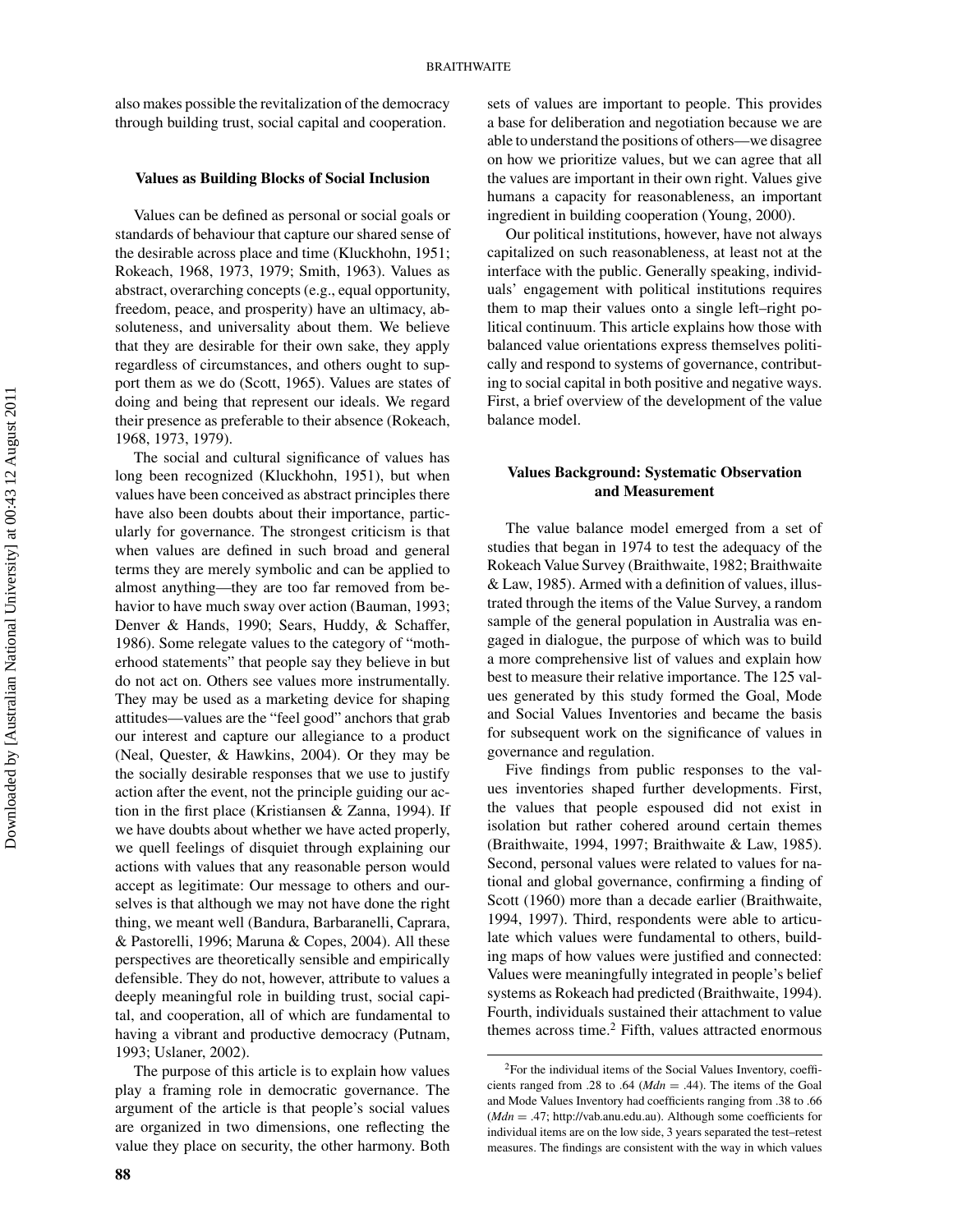consensus—they were aspirations that were socially shared by the public and allowed individuals to identify readily with the collective (Braithwaite & Blamey, 1998).

A set of factor analytic studies identified 14 themes or dimensions of valuing (Braithwaite & Law, 1985). Higher order factor analyses based on several data sets collected over 3 decades have provided evidence for the security and harmony dimensions. The value scales measuring national strength and order, propriety in dress and manners, social standing and getting ahead consistently defined a security value orientation. The scales of international harmony and equality, personal growth and harmony, and a positive orientation to others consistently defined a harmony value orientation (Braithwaite, 1997, 1998c; see statistical report at http://vab.anu.edu.au). The major value scales have shown impressive stability over time with test-retest reliability coefficients ranging from .54 to .75 (*Mdn*  $=$  .61) over a 3-year interval. These data on coherence and consistency in public responses to the value inventories suggested that values were important to individuals. The next step was to build on the empirical work to understand how security and harmony value orientations could coexist and yet guide engagement with political institutions.

# **Conceptualizing Security and Harmony Value Systems**

The security value system brings together guiding principles that ensure that one is well positioned to protect one's interests and further them within the existing social order. Security values guide us in deciding how we divide up limited resources, what kinds of competition between groups and individuals are legitimate, and how we define winners and losers. The principles apply at a personal and societal level. At the societal level, values such as the rule of law, national security, national economic development, and national greatness are socially sanctioned goals for ensuring the safety of one's group and individuals within it. At a personal level, security values reflect an individual's sense of propriety and hopes for material and social success—being in a position of authority, having social recognition, economic prosperity, and being competitive.

In contrast, the harmony value system brings together societal and personal values that aim to further peaceful coexistence through a social order that shares resources, communicates mutual respect, and cooperates to allow individuals to develop their potential to the full. Harmony values orient us toward establishing connections to others, transcending our individual grievances and dissatisfactions, and finding peace within ourselves and with our world. Harmony values for society include a good life for others, rule by the people, international cooperation, a world at peace, human dignity, equal opportunity for all, greater economic equality, and preserving the natural environment. Harmony values for the individual revolve around hopes for personal integrity and connectedness—gaining self-insight, the pursuit of knowledge, finding inner harmony, self-respect, and wisdom as well as being tolerant, generous, forgiving, helpful, and loving.

This two dimensional model of values sits comfortably alongside other models that map how individuals engage with each other and their environments (Katz & Hass, 1988; Rasinski, 1987). The analyses most closely parallel the work of Scott (1960, 1965), who showed relatively independent clusters of values that reflected competition and cooperation, clusters that incorporated both personal and political values. In analyses that incorporated the value instruments of Rokeach (1968), Scott (1960, 1965), and Morris (1956), the relative independence of a harmony and security value system was confirmed (Braithwaite, 1998c).

A defining feature of the scales that measure the security and harmony constructs is that they are positively correlated, an outcome that cannot be explained satisfactorily by response bias (Braithwaite, 1994, 1997, 1998c). The value justification study clarified the significance of the positive relationship between security and harmony values. More often than not, particular security values such as "national greatness" were justified in terms of harmony values, for example, "a world at peace." Finding that most people place importance on both security and harmony jars with left versus right analyses of political opinion. In a broader social framework, however, it makes sense and has theoretical support. Fromm (1949), Weber (1946), and Hogan (1973) have all proposed two ethics, both of which reside in well-socialized human beings—an ethic of respect for external authority, order, and social control and an ethic of interpersonal connectedness, personal integrity, and the realization of human potential. Different contexts draw out different ethics. In some situations conflict will arise, but in others, oftentimes the most institutionally challenging, successful adaptation requires both. In coping with natural disasters, humans at the micro- and macro-levels benefit from the order generated by security institutions that coordinate rescue operations and distribute resources and from the care shown through harmony institutions that express empathy and support. Individuals do not regard security and harmony values as necessarily incompatible and oftentimes their expression is symbiotic.

are likely to fluctuate over a period of years in response to changing social conditions. When the items of the Social Values Inventory were tested over a shorter 4-week period, test–retest reliability coefficients were higher, ranging from .46 to .92 (*Mdn* = .62; Braithwaite, 1982).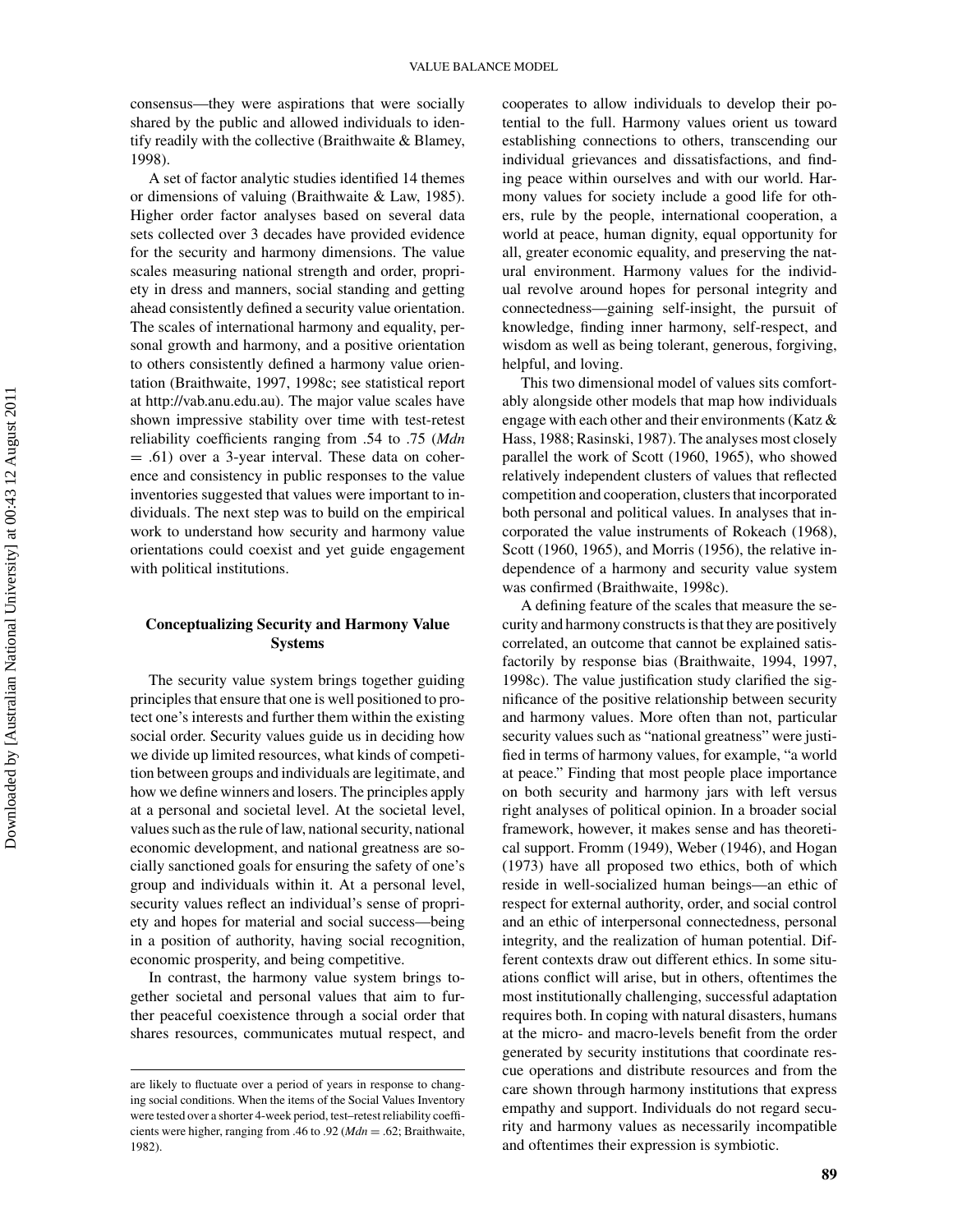## **Value Balance Model**

Political institutions, however, do not show such symbiosis when they engage the public in their deliberations. Individuals generally are invited to participate as proponents of the left or right, not both. Individuals are required to trade off their harmony and security values. The question put to the public in adversarial, political contests is generally, do you prefer a party leaning to the left or right?

The value balance model guides our quest to understand how those with balanced value orientations engage with adversarial political systems. Value balance refers to the relative importance that individuals place on security and harmony—in practice this translates into the difference between the two empirically derived and theoretically supported value orientations that have been shown as enduring and widely shared in the community (Braithwaite, 1998b). Harmony values pull people toward the liberal pole, whereas security values pull these same people toward the conservative pole. In regression models, harmony and security values have been shown to make independent but opposing contributions. Those who favor harmony values tend to support political parties of the left and the social issues they champion. They are more likely to be both more committed and consistent in their support for liberal policies. Those who favor security values align with conservative parties and are more consistent and stronger in supporting policies of the right. Outcomes have included standardized measures of conservatism, election issues and left–right party identification (Blamey & Braithwaite, 1997b; Braithwaite, 1994, 1998b, 1998c).

Individuals who have value balance—be it with strongly held or weakly held values—occupy the middle ground on the left–right political continuum (Braithwaite, 1998b). At first blush they must be taken off guard by left–right political debate, given that they have a natural affinity with neither left nor right. In the past we have overlooked these groups as the "undecided" or "inconsistent" majority. Tetlock (1986) effectively challenged the assumption that those in the middle lack political sophistication through showing that they have relatively higher levels of cognitive complexity in deliberating upon issues than those at either extreme. Individuals with balanced value orientations find ways of adapting to the constraints of political institutions.

The value balance model draws a distinction between those who have strong value commitments to both security and harmony (dualists) and those with relatively weaker value commitments to both security and harmony (relativists). As cohabitants of the middle ground, dualists and relativists do not have publicly recognizable political identities. A primary goal of research on the value balance model has been to uncover these identities and show how they affect capacities for regulation and governance. To ground these discussions in empirical findings, the instrument that has been used most commonly to measure value balance, the Social Goal Values Inventory<sup>3</sup> is described next, together with an account of how the value instrument has been useful over 30 years, reflecting changes in public concern over political developments.

# **The Social Goal Values Inventory**

A large part of the work examining the operation of harmony and security value systems has relied on the Social Goal Values Inventory, a subset of 18 values that represent the kind of world we want to live in (see the appendix for items and rating scale). A security dimension and a harmony dimension have consistently emerged from factoring these items, with relatively minor changes occurring over 30 years.<sup>4</sup> The security dimension is represented by the social goals of national strength and order, and the harmony dimension by the social goals of international harmony and equality.

The items of the Social Goal Values Inventory have attracted a high degree of support since they were first measured in 1975. Table 1 lists the percentage of Australians who expressed some degree of acceptance for these values in three national surveys in 1975, 1995, and 2005. Ratings of "inclined to accept," "important," "very important," or "of the utmost importance" have been combined to produce acceptance ratings of more than 80%. Two of the original values are not present—"domination of nature" and "upholding traditional sexual moral standards." Their acceptance levels were much lower than other values (61% and 73%, respectively, in 1975).

In addition to showing widespread support for values, Table 1 shows changes in their relative importance over time. These fluctuations are consistent with national and international events—globalization, poverty, war, environmental threats, and support for minority groups. Over the past 30 years we have seen a drop in the value placed on "international cooperation," "a

<sup>3</sup>This inventory is one of the three in the set mentioned earlier. It comprises values for society and is the shortest inventory, being the most economical for survey research. In recent work, the societal values are being used in conjunction with two personal value scales personal growth and inner harmony and status as part of developing further the value balance model.

<sup>&</sup>lt;sup>4</sup>Splinter factors comprising one or two items have occurred over the years as values have strengthened or weakened their association with the primary dimensions. A specific environmental factor comprising "domination of nature," "a world of beauty," and "preserving the natural environment" emerged in early years and has reemerged in more recent analyses. Other specific factors have involved "reward for individual effort" and "upholding traditional sexual moral standards" (Braithwaite, 1982; Braithwaite & Law, 1985).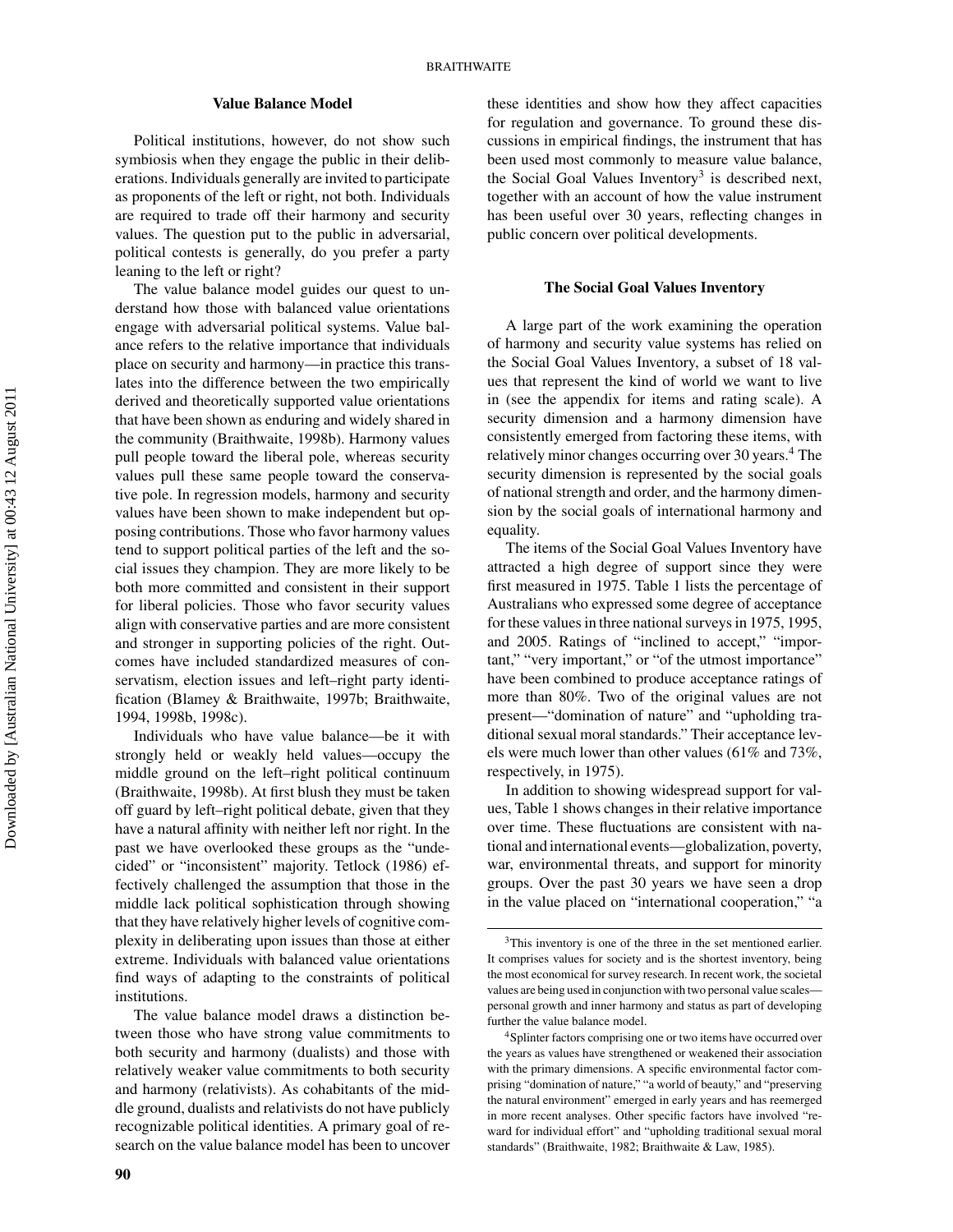|                                              | Survey A 1975 <sup>a</sup> |                       | Survey B 1995 <sup>b</sup> |                   | Survey C 2005 <sup>c</sup> |             |
|----------------------------------------------|----------------------------|-----------------------|----------------------------|-------------------|----------------------------|-------------|
| <b>Social Values</b>                         | $%$ Accept                 | M(SD)                 | $%$ Accept                 | M(SD)             | $%$ Accept                 | M(SD)       |
| Harmony (international harmony and equality) |                            |                       |                            |                   |                            |             |
| A world at peace                             | 98                         | 6.30(1.02)            | 96                         | 6.34(1.14)        | 98                         | 6.32(1.02)  |
| Human dignity                                | 99                         | 5.98 $(0.99)^{a,b}$   | 97                         | 6.16(1.16)        | 99                         | 6.12(0.99)  |
| Preserving the natural environment           | 97                         | 5.98(1.10)            | 96                         | 5.94 $(1.19)^{b}$ | 98                         | 6.10(1.08)  |
| Equal opportunity for all                    | 98                         | 5.88 $(1.06)^a$       | 96                         | 5.98(1.20)        | 98                         | 6.05(1.04)  |
| International cooperation                    | 94                         | $5.74$ $(1.23)^{a,b}$ | 91                         | 5.48 $(1.39)^b$   | 94                         | 5.36(1.20)  |
| A world of beauty                            | 95                         | 5.62 $(1.14)^{a,b}$   | 90                         | 5.43(1.38)        | 93                         | 5.41 (1.23) |
| A good life for others                       | 94                         | 5.44 $(1.21)^{a,b}$   | 88                         | 5.23(1.42)        | 94                         | 5.22(1.17)  |
| Social progress/social reform                | 93                         | 5.29(1.21)            | 88                         | $5.12(1.38)^{b}$  | 96                         | 5.26(1.06)  |
| Rule by the people                           | 84                         | 5.07(1.52)            | 85                         | 5.10(1.54)        | 91                         | 5.12(1.22)  |
| Greater economic equality                    | 80                         | 4.93 $(1.56)^{a,b}$   | 86                         | 5.32 $(1.54)^{b}$ | 91                         | 5.54 (1.38) |
| Freedom <sup>d</sup>                         | 97                         | 5.91 $(1.16)^b$       | 96                         | $6.06(1.21)^{b}$  | 98                         | 6.17(1.02)  |
| Security (national strength and order)       |                            |                       |                            |                   |                            |             |
| National security                            | 97                         | $6.01(1.19)^a$        | 90                         | 5.58 $(1.46)^b$   | 97                         | 6.11(1.11)  |
| The rule of law                              | 98                         | 5.90 $(1.09)^{a,b}$   | 96                         | $6.20(1.16)^{b}$  | 96                         | 5.73(1.13)  |
| National economic development                | 92                         | 5.40 (1.28)           | 92                         | 5.46 (1.32)       | 96                         | 5.49(1.11)  |
| National greatness                           | 83                         | 5.09(1.58)            | 78                         | 4.90 $(1.64)^b$   | 90                         | 5.13(1.28)  |
| Reward for individual effort <sup>d</sup>    | 94                         | 5.44 $(1.26)^{a,b}$   | 95                         | 5.74 $(1.26)^b$   | 87                         | 5.62(1.06)  |

|       | <b>Table 1.</b> Consensus and Change in Social Values Across Three Cross-Sectional General Population Surveys (1975, 1995, |  |  |  |
|-------|----------------------------------------------------------------------------------------------------------------------------|--|--|--|
| 2005) |                                                                                                                            |  |  |  |

*Note.* Means with superscript a are statistically different from the 1995 mean at the .01 level of significance. Means with superscript b are statistically different from the 2005 mean at the .01 level of significance.

 $a_N = 483$ .  $b_N = 1,680$ .  $c_N = 3,358$ .  $d$ These values were not part of the original harmony and security scales. In 1975 they were unattached values, but in 2005 they had become integrated into the major value dimensions. For consistency, they have not been included in the analyses with the value scales reported in this article.

good life for others," and "a world of beauty." Increasing in importance are values that are concerned with enabling individuals to make good through their own efforts—"equal opportunity for all," "human dignity," "reward for individual effort," and "freedom." Growing support for individualism has been well documented (Inglehart, 1997), as has scaling back of support for citizens through the welfare state (Handler, 2004).

At the same time, compassion has not disappeared from people's consciousness. Movement toward market economies and globalization has brought an increasing gap between rich and poor that has been tolerated by parties of the left and right (Phillips, 1999). In the meantime, attention has been drawn to poverty and its consequences (Pusey, 2003; Stiglitz, 2002). It is not surprising that as governments globally have been concentrating on growing their economies, the public's concern about inequality has risen. The data show that "greater economic equality" has steadily increased in importance as a value for Australians.

When nations go to war, public concern is expressed in terms of values. "National security" and "national greatness" were high in 1975 at the time of Australia's engagement in the Vietnam War and again in 2005 at the time of the wars in Afghanistan and Iraq. Values seem to increase in importance when these states of being are under threat, arguably serving to protect or correct the social system. The threat of climate change has brought the environment onto the political agenda

in recent years. In keeping with reports of impending environmental disaster, "preserving the natural environment" has increased in importance as a value over the past decade.

"The rule of law" is another value that has changed over time, peaking in 1995 after the High Court of Australia rewrote Australian common law by recognizing that Indigenous people have land rights in the historic 1992 Mabo decision. The event ignited insecurities over how the land could be used among pastoralists, mining companies, politicians, and the general population. Law and its legitimacy became a political focal point.

Although some values have fluctuated, other values have been highly consistent—"a world at peace," "rule by the people," and "national economic development," values that are at the heart of how democracies function. The continuities and fluctuations in value importance suggest that values stay with us individually and collectively and act as touchstones, perhaps they can even be likened to reference texts. They sit on a shelf within easy reach and we take them down from time to time when we need to get our bearings, or rethink our position, or when events dislodge our sense that all is well. Even the values that have lost their currency, that is, "domination of nature" and "upholding traditional sexual moral standards," should not be dismissed completely. In both cases, it is conceivable that although the language may have dated, these ideas maintain value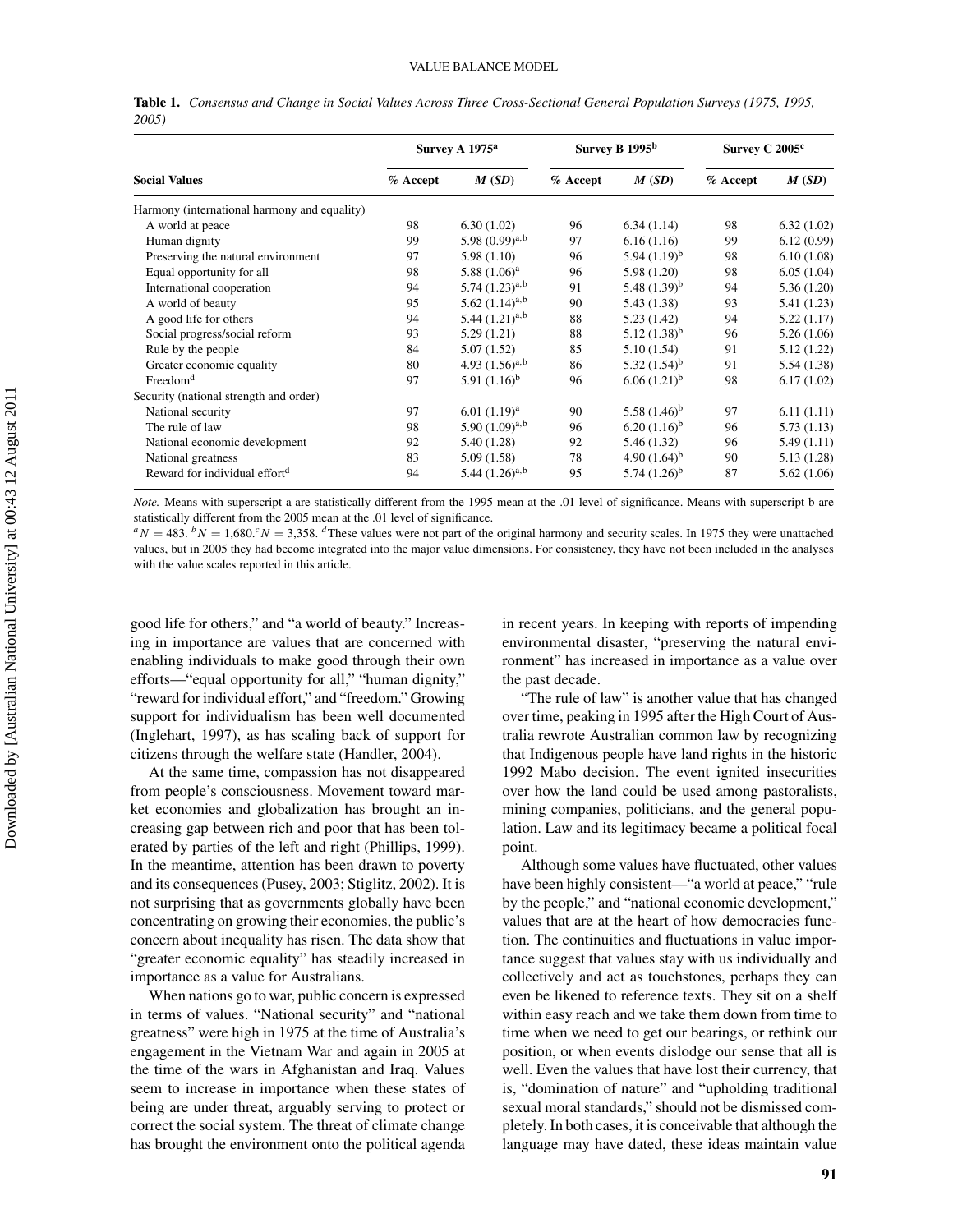and can be called upon when the collective sees fit. The challenge of climate change is ushering in a resurgence of interest in harnessing or taming nature. Alarm over sexual exploitation and pornography heralds renewal of intent to tighten the regulation of sexual behavior.

In spite of fluctuations for particular values in 1975, 1995, and 2005, the overall strength of commitment has remained the same for national strength and order ( $M = 5.59$ ,  $SD = 1.05$ ;  $M = 5.54$ ,  $SD = 1.06$ ;  $M = 5.61$ ,  $SD = .87$ , respectively) and international harmony and equality ( $M = 5.62$ ,  $SD = .76$ ;  $M =$ 5.61,  $SD = .87$ ;  $M = 5.65$ ,  $SD = .79$ , respectively). Across studies, international harmony and equality has been more strongly endorsed by women than men. National strength and order has consistently been favored by older age groups and by the less well educated (Blamey & Braithwaite, 1997b; see statistical report at http://vab.anu.edu.au).

When the value balance model is used empirically to examine and compare the political engagement of the security oriented, the harmony oriented, relativists, and dualists, scale scores on international harmony and equality and national strength and order are split at the median and considered conjointly, producing four groups: (a) high harmony and high security (dualists), (b) high harmony and lower security (harmony oriented), (c) lower harmony and high security (security oriented), and (d) lower harmony and lower security (relativists; Braithwaite, 1998b). For consistency, the median used in earlier studies (5.7) has also been used for grouping the more recent data reported here. The next question is, how do relativists, dualists, the security oriented, and the harmony oriented compare in terms of how they engage with the substance of political debate and with institutions that make the democracy work.

# **Comparing Social Attitudes of Relativists, Dualists, the Security, and Harmony Oriented**

Among the politically controversial issues dividing left and right have been the export of uranium, welfare benefits for the disadvantaged, progressivity in the tax system, support for minority groups (Aborigines and women), and crime control. The security oriented and the harmony oriented adopted opposing positions on these issues. Dualists and relativists claimed the middle ground with similar response patterns for the most part. There was coherence in their position. They seemed to be conforming to Boulding's (1962) notion of social justice: They supported compassionate social programs but believed that individuals should play by the rules and earn their rewards. Dualists and relativists agreed that it was not acceptable for people to take advantage of government "handouts" (Braithwaite, 1994, 1998b).

Although dualists and relativists occupied the attitudinal middle ground between the political left and right, they differed on how far they were prepared to go in using values as their touchstone. Dualists were more comfortable subscribing to overarching principles of governance. Relativists, in contrast, put greater store on detail and context and were less convinced that the interests of the state should be prioritised over the interests of individuals (Braithwaite, 1998b). Relativists were more sympathetic than dualists to voting in one's self-interest. Two issues brought different levels of support from dualists and relativists: "stiffer penalties for those who break the law" and "environmental preservation whatever the cost." Unconditional commitments to state initiatives of this kind did not sit comfortably with relativists (Blamey & Braithwaite, 1997a; Braithwaite, 1998b).

#### **Political Engagement of Relativists and Dualists**

Differences in political engagement among value groups were explored in a 2005 national survey of 3,558 randomly selected Australian citizens (Braithwaite, Reinhart, & Mearns, 2008). The key concept was trust. A conservative government had held office for 10 years and had implemented an economic program of neo-liberal reform (see the appendix for items of the trust scale). The hypothesis was that trust would increase as political identification with the conservative government increased, with the security oriented defining the upper boundary of trust, the harmony oriented the lower. In other words, trust was anticipated as mirroring the adversarial left–right political continuum. Table 2 shows the results of a one-way analysis of variance with Scheffé tests. The security oriented were the most trusting of government  $(M = 3.21)$ , the harmony oriented least so  $(M = 2.53)$ . Relativists and dualists had comparable trust scores in the middle  $(M = 2.93$  and 2.91 respectively in Table 2).

As in other mature democracies, trust was uniformly low. In Table 2, the average level of trust for the security oriented was only just above the rating scale midpoint of 3; all other value groups fell below the midpoint. There was considerable room for improvement and for government to build trust. With this in mind, attention turned to what government needed to do to earn citizens' trust. Trust norms comprise the standards that we agree we should abide by for others to trust us (Braithwaite, 1998a; see the appendix for items of the trust norm scale). Communal trust norms involve government in building social capital through inclusive practices and communicating respect. Communal trust norms were shown to have their roots in harmony values (Braithwaite, 1998a). Exchange trust norms involved obligations and delivering on promises through government being efficient and consistent in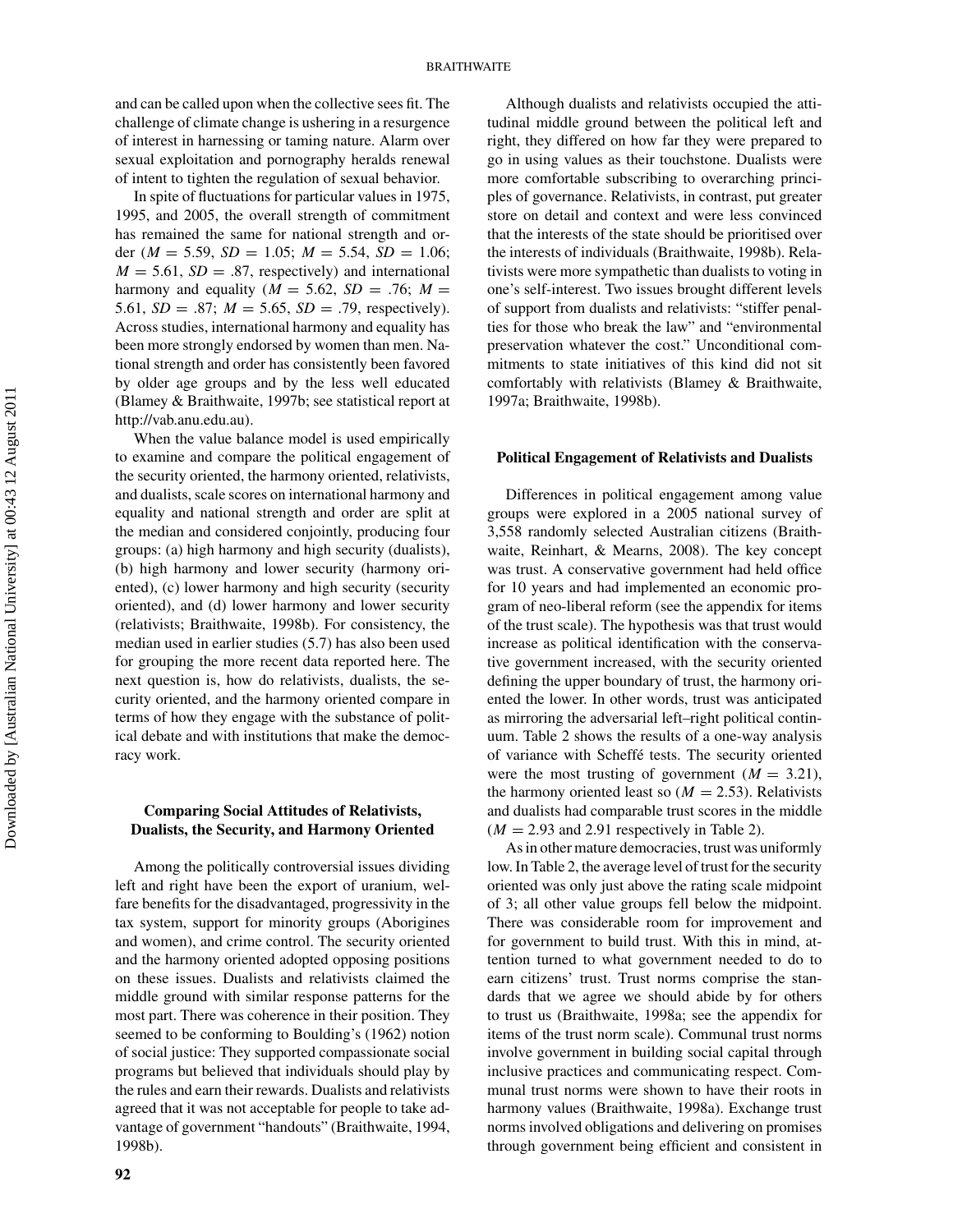|                                | M(SD)                       |                               |                            |                             |                       |
|--------------------------------|-----------------------------|-------------------------------|----------------------------|-----------------------------|-----------------------|
|                                | <b>Security<sup>a</sup></b> | <b>Relativist<sup>b</sup></b> | <b>Dualist<sup>c</sup></b> | <b>Harmony</b> <sup>d</sup> | $\bm{F}^{\mathbf{e}}$ |
| Government performance         |                             |                               |                            |                             |                       |
| Trust in government            | $(3.21)(.78)^{a,b,c}$       | $2.93(0.73)^c$                | $2.91(.84)^c$              | 2.53(0.76)                  | 69.85                 |
| Hope for trustworthiness       |                             |                               |                            |                             |                       |
| Trust norms                    | $5.20$ $(.67)^{a,b,c}$      | 4.97 $(.74)^{b,c}$            | $5.57(.57)^c$              | 5.43(.52)                   | 175.37                |
| Engagement with democracy      |                             |                               |                            |                             |                       |
| Disillusionment with democracy | $3.56$ (.74) <sup>b,c</sup> | 3.64 $(.64)^{b,c}$            | $3.88$ $(.70)^c$           | 4.04(.62)                   | 72.40                 |
| Commitment to taxation         | $3.79(.58)^{a,c}$           | $3.56(.63)^{b}$               | $3.83$ $(.67)^c$           | 3.63(0.74)                  | 38.59                 |
| Disengagement from taxation    | $2.11(.55)^{a,c}$           | $2.34(.52)^{b}$               | $2.09(.57)^c$              | 2.24(.53)                   | 46.29                 |

**Table 2.** *Comparing Means (Standard Deviations) for Security Oriented, Harmony Oriented, Relativists, and Dualists on Measures of How Citizens Engaged With Government*

*Note.* The means with superscript a are statistically different from the relativist mean at the .01 level of significance. The means with superscript b are statistically different from the dualist mean at the .01 level of significance. The means with superscript c are statistically different from the harmony oriented mean at the .01 level of significance.

 $^{a}N = 658$ .  $^{b}N = 1,144$ .  $^{c}N = 1,228$ .  $^{d}N = 488$ . <sup>e</sup>Statistically significant at the .01 level of significance.

decision making. Exchange trust norms had their roots in security values (Braithwaite, 1998a). In this particular study, support for exchange and communal trust norms were so highly correlated that they formed one scale. Presumably, the low trust expressed by both the left and right side of politics resulted in greater unity on what was needed to improve government trustworthiness.

The results in Table 2 show a comparison of the four value groups in terms of the importance they placed on government adherence to trust norms. Most notably, relativists and dualists responded differently. Relativists considered it least important for government to invest in winning the trust of the people on these standards ( $M = 4.97$ ), whereas dualists considered it most important ( $M = 5.57$ ). The harmony and security oriented occupied intermediate positions between relativists and dualists in the strength of their endorsement of trust norms ( $M = 5.43$  and 5.20, respectively).

In summary, the story of trust across value groups was that confidence was highest for the security oriented who identified with the governing conservative party and lowest for the harmony oriented who identified with the left of centre opposition party. Relativists and dualists fell between the two, sharing reservations about government trustworthiness. They differed, however, in the change they considered possible. Relativists held out significantly less hope for improved trustworthiness through adhering to trust norms than dualists or the security or harmony oriented for that matter. Dualists were the strongest supporters of building trust through adhering to trust norms. These findings portray relativists as possibly a negative force. But are these findings simply a manifestation of using general standards to capture trust norms: past research shows that relativists are wary of general principles, preferring to deal in specifics.

To better understand the politics of relativists, the four groups were compared in terms of their engagement with the democratic process. The disillusionment scale (see the appendix for items) tapped into a sentiment that ordinary people were excluded from the processes of government and that government pandered to the interests of the rich and powerful. From Table 2, relativists and the security oriented were least disillusioned ( $M = 3.64$  and 3.56, respectively), the harmony oriented were highly disillusioned  $(M = 4.04)$ , and dualists not far behind ( $M = 3.88$ ). Compared with dualists who voiced criticism and supported the need for change, relativists aligned with the neo-liberal economic agenda and did not seem to see any need for government to better connect with the people.

Relativists appear sceptical about government and what it can achieve, whereas dualists place their hopes in government for a better society. If this proposition is true, relativists and dualists should have very different ways of engaging with the tax system. The hypothesis was that because dualists hope for more out of government, they would invest more seriously than relativists in cooperating with tax authority. The dual nature of their security and harmony value systems would enable them to overcome any concerns about the government of the day and work constructively within the system to support the collective. Relativists, in contrast, would have little reason to be accommodating to the demands of the tax system: Their indifference to societal values lessens the importance of the collection of tax.

Two measures were used to represent how individuals approached the tax system – commitment (sample item: I feel a moral obligation to pay my tax) and disengagement (sample item: I don't really know what the tax office expects of me and I'm not about to ask; Braithwaite, 2003). As predicted, relativists were least committed ( $M = 3.56$ ) and most disengaged  $(M = 2.34)$  from taxation, whereas dualists were most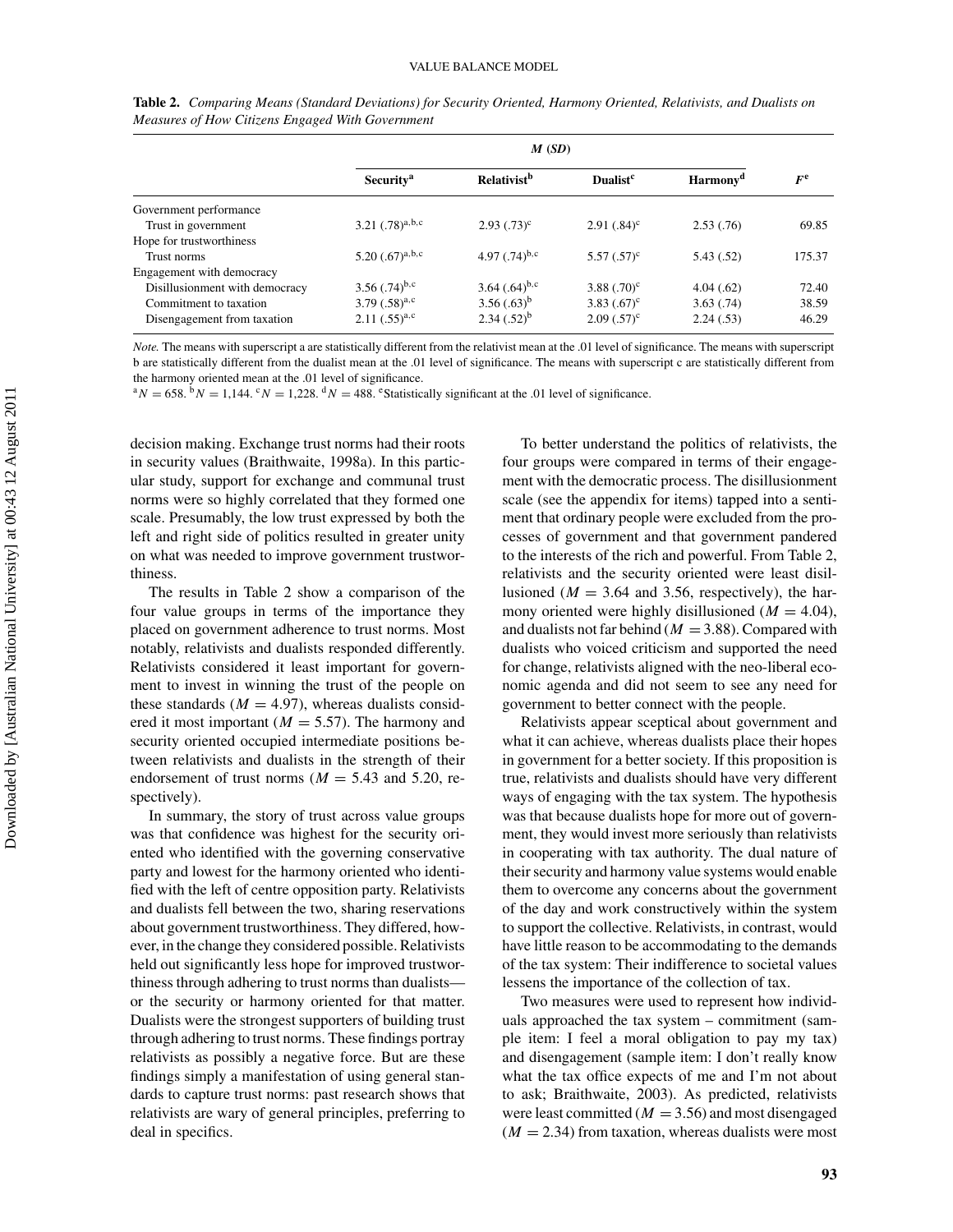committed  $(M = 3.83)$  and least disengaged  $(M =$ 2.09). The security oriented behaved like dualists, supporting the revenue-raising measures of the conservative government ( $M = 3.79$  for commitment and 2.11) for disengagement). On the other hand, the harmony oriented behaved like relativists, spurning the conservative government's reformed and more regressive tax system ( $M = 3.63$  for commitment and 2.24 for disengagement).

These findings show the security and harmony oriented, dualists and relativists adopting different roles in political deliberation and engagement. The security oriented were most supportive and expressed greatest confidence in the conservative government of the day. The harmony oriented adopted an adversarial stance, expressing least trust and offering least cooperation to government. They were the most disillusioned with the state of the democracy, but had not closed their minds to how government might win their trust in the future. Dualists were the most hopeful for government improving government trustworthiness, strongly supporting trust norms and positively engaging with the tax system as the vehicle for building a better society. Dualists like the harmony oriented were not blind to government shortcomings and had hope for building trust in government in the future. Unlike the harmony oriented, dualists were more prepared to support the system through its difficulties. Standing apart from all of these groups were relativists. They were least interested in how government might engage more constructively with their constituents.

#### **Conclusion**

The value balance model provides insight into political tensions that are overlooked in analyses that focus on the dominant contestation of left versus right. Institutional pressures to align with left or right may be noticed by the public, but are not accepted by them as the best way to engage with the political system. Strong allegiance to both security and harmony values for most people pull them in one direction and then the other along the left–right political continuum. Dualists are in the thick of the tussle and seem to embrace their role as "glue" in the political system. Those with weak allegiance to both value orientations behave differently. They appear to stand apart, treating the political system with a degree of scepticism and dismissiveness. Their modus operandi appears to be to deal with political events on an issues basis, and not be swayed by principle-based decision making. This group of relativists may be small when compared with the combined force of the other value groups, but they may be surprisingly influential in the political process when trust is low and visionary leadership is absent. At times of political crisis when the old rules of the game lose force, those who experience anomie (Durkheim, 1897/1997) and normlessness can have their moment in history. When legitimate means to achieving goals are blocked, relativists may be the ones most open to using illegitimate means such as violence to achieve desired ends (Merton, 1968).

Where political stability and democratic processes endure, however, institutionalized forms of left–right encounters will prevail. The security and harmony oriented are likely to withdraw cooperation from the other depending on who holds power. Although they may oppose each other much of the time, their value allegiance means that they also understand where each other is coming from and are capable of mutual respect (Dryzek & Braithwaite, 2000). The security and harmony oriented are not incapable of finding a basis for bipartisan support for innovative policies and programs through consensual dialogue (Braithwaite, 2000; Braithwaite & Bush, 1998). Moreover, on occasions when they do reach an impasse and are at loggerheads, dualists are well positioned through their value sympathies and hopeful demeanor to build bridges and bring warring parties back into constructive debate, if not a cooperative partnership.

This dynamic, however, depends on a democracy and its government having forward momentum, with a proactive agenda of either a conservative or progressive kind. Values unite groups because they are used to underpin action, and action with a broad support base is integral to the government achieving its agenda. When a government has lost that agenda and has as its only purpose holding power, values lose their currency for framing debate and building coalitions. It is at such times that relativists may have a disproportionately influential, though not particularly obvious role in directing the course of government. Policies and political decisions become fragmented, issue specific, and possibly more oriented than usual to pleasing powerful interest groups. Transparency and integrity are both compromised when the public is unable to make sense of what government is doing and why. Overarching principles have the virtue of providing the public with benchmarks for evaluating government performance. It is true that these benchmarks are so broad that they allow for slippage in the government's narrative of achievement, a criticism that relativists will quickly make. But it is equally true that without any such benchmarks, the public are excluded from the democratic process. They don't have the insights and specialised knowledge to judge decisions on an issueby-issue basis. Moreover, they are denied opportunity to engage at the level at which the public has a right to engage with its democracy, asking the question, is this government authentic in its desire to serve the people?

So far, relativists have been portrayed as the spoilers in the democratic process; the ones least likely to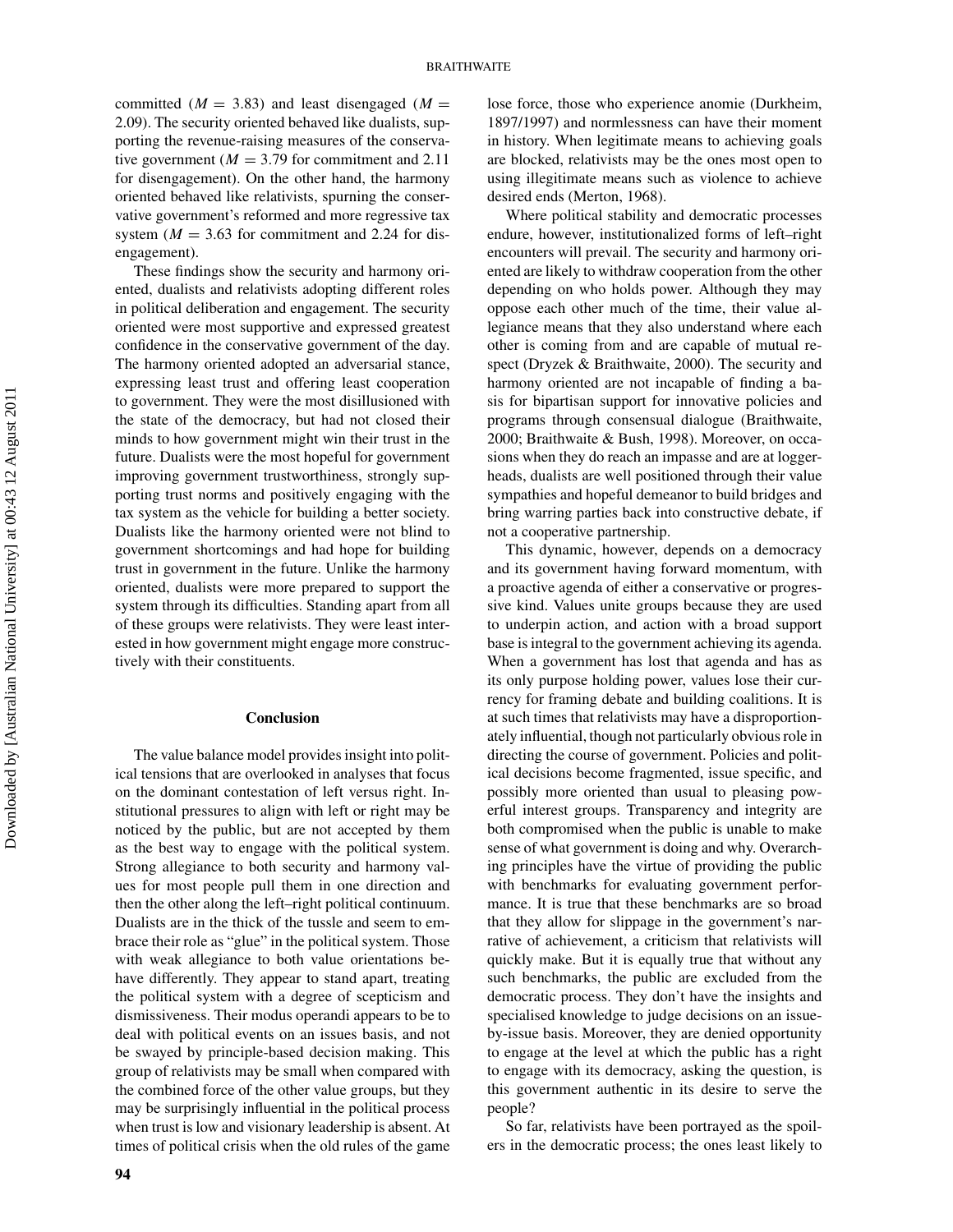build social capital. Relativists are sceptical and wary of collective action and the vision that lies behind it. Relativists may not be suited to the role of leadership in a democracy, but it would be a mistake to discount the valuable role that they may play in political deliberation. Governments need to be held to account and relativists are the ideal group for doing so. Relativists are possibly the least likely to buy into false hopes that can be created through political rhetoric that has value appeal but no action plan. They are the ones to throw cold water on exuberance without execution capacity and to look for detail in how particular ideas are going to be implemented. They are likely to be alert to overgovernance and wary of its consequences. Given the power that governments wield for good and ill, the role that relativists play in challenging vision is worthy of a response. The response, however, demands sound reasoning—not loss of political courage. Perhaps the genius of visionary political leaders like Lincoln and Mandela is that at times of disintegration, they can weave different strengths into the national fabric from citizens with value balance of different kinds.

#### **Note**

Address correspondence to Valerie Braithwaite, College of Asia and the Pacific, Building 8, Coombs Extension, The Australian National University, ACT 0200 Australia. E-mail: Valerie.Braithwaite@anu. edu.au

#### **References**

- Bandura, A. (1986). *Social foundations of thought and action: A social cognitive theory*. Englewood Cliffs, NJ: Prentice Hall.
- Bandura, A. (1989). Human agency in social cognitive theory. *American Psychologist, 44*, 1175–1184.
- Bandura, A., Barbaranelli, C., Caprara, G., & Pastorelli, C. (1996). Mechanisms of moral disengagement in the exercise of moral agency. *Journal of Personality and Social Psychology, 71*, 364– 374.
- Bauman, Z. (1993). *Postmodern ethics.* Oxford, UK: Blackwell.
- Bean, C. (2003, 21 November). *Citizen confidence in social and political institutions in a changing world.* Paper presented at Social Change in the 21st Century, Queensland University of Technology, Brisbane, Australia.
- Blamey, R. & Braithwaite, V. A. (1997a). A social values segmentation of the potential ecotourism market. *Journal of Sustainable Tourism, 5*, 29–45.
- Blamey, R., & Braithwaite, V. (1997b). The validity of the securityharmony social values model in the general population. *Australian Journal of Psychology, 49*, 71–77.
- Boulding, K. E. (1962). Social justice in social dynamics. In R. B. Brandt (Ed.), *Social justice* (pp. 73–92). Englewood Cliffs, NJ: Prentice Hall.
- Braithwaite, V. (1982). The structure of social values: Validation of Rokeach's two-value model. *British Journal of Social Psychology, 21*, 203–211.
- Braithwaite, V. (1994). Beyond Rokeach's equality-freedom model: Two dimensional values in a one dimensional world. *Journal of Social Issues, 50*, 67–94.
- Braithwaite, V. (1997). Harmony and security value orientations in political evaluation. *Personality and Social Psychology Bulletin, 23*, 401–414.
- Braithwaite, V. (1998b). The value balance model of political evaluations. *British Journal of Psychology, 89*, 223–247.
- Braithwaite, V. (1998a). The value orientations underlying liberalism-conservatism. *Personality and Individual Differences, 25*, 575–589.
- Braithwaite, V. (1998c). Communal and exchange trust norms, their value base and relevance to institutional trust. In V. Braithwaite & M. Levi (Eds.), *Trust and governance* (pp. 46–74). New York: Russell Sage.
- Braithwaite, V. (2000). Values and restorative justice in schools. In H. Strang & J. Braithwaite (Eds.), *Restorative justice: Philosophy to practice* (pp. 121–144). Aldershot, UK: Ashgate.
- Braithwaite, V. (2003) Dancing with tax authorities: motivational postures and non-compliant actions. In V. Braithwaite (Ed.), *Taxing democracy: Understanding tax avoidance and evasion* (pp. 15–39). Aldershot, UK: Ashgate.
- Braithwaite, V., & Blamey, R. (1998). Consensus, stability and meaning in abstract social values. *Australian Journal of Political Science, 33*, 373–390.
- Braithwaite, V., & Bush, J. (1998). Affirmative action in Australia: A consensus-based dialogic approach. *National Women's Studies Association Journal, 10*, 115–134.
- Braithwaite, V. A., & Law, H. G. (1985). The structure of human values: Testing the adequacy of the Rokeach Value Survey. *Journal of Personality and Social Psychology, 49*, 250–263.
- Braithwaite, V., Reinhart, M., & Mearns, M. (2008). *Method, codebook and report for the 2005 'Australian Democracy Tomorrow' survey*. Unpublished manuscript, Australian National University, Canberra.
- Carver, C. S., & Scheier, M. F. (1998). *On the self-regulation of behavior.* Cambridge, UK: Cambridge University Press.
- Denver, D., & Hands, G. (1990). Issues, principles or ideology? How young voters decide. *Electoral Studies, 9*, 19–36.
- Dryzek, J., & Braithwaite, V. (2000). On the prospects for democratic deliberation: Values analysis applied to Australian politics. *Political Psychology, 21*, 241–266.
- Durkheim, E. (1997). *Suicide*. New York: Free Press. (Original work published 1897)
- Fromm, E. (1949). *Man for himself: An inquiry into the psychology of ethics.* London: Routledge and Kegan Paul.
- Handler, J. F. (2004). *Social citizenship and workfare in the United States and Western Europe: The paradox of inclusion.* Cambridge, UK: Cambridge University Press.
- Hogan, R. (1973). Moral conduct and moral character: A psychological perspective. *Psychological Bulletin, 79,* 218– 232.
- Inglehart, R. (1997). *Modernization and postmodernization: Cultural, economic and political change in 43 societies.* Princeton, NJ: Princeton University Press.
- Katz, I., & Hass, R. G. (1988). Racial ambivalence and American value conflict: Correlational and priming studies of dual cognitive structures. *Journal of Personality and Social Psychology, 55*, 893–905.
- Kluckhohn, C. K. M. (1951). Values and value orientations in the theory of action. In T. Parsons & E. Shils (Eds.), *Toward a general theory of action* (pp. 388–433). Cambridge, MA: Harvard University Press.
- Kristiansen, C., & Zanna, M. (1994). The rhetorical use of values to justify social and intergroup attitudes. *Journal of Social Issues, 50*, 47–65.
- LaFree, G. (1998). *Losing legitimacy: Street crime and the decline of social institutions in America.* Boulder, CO: Westview.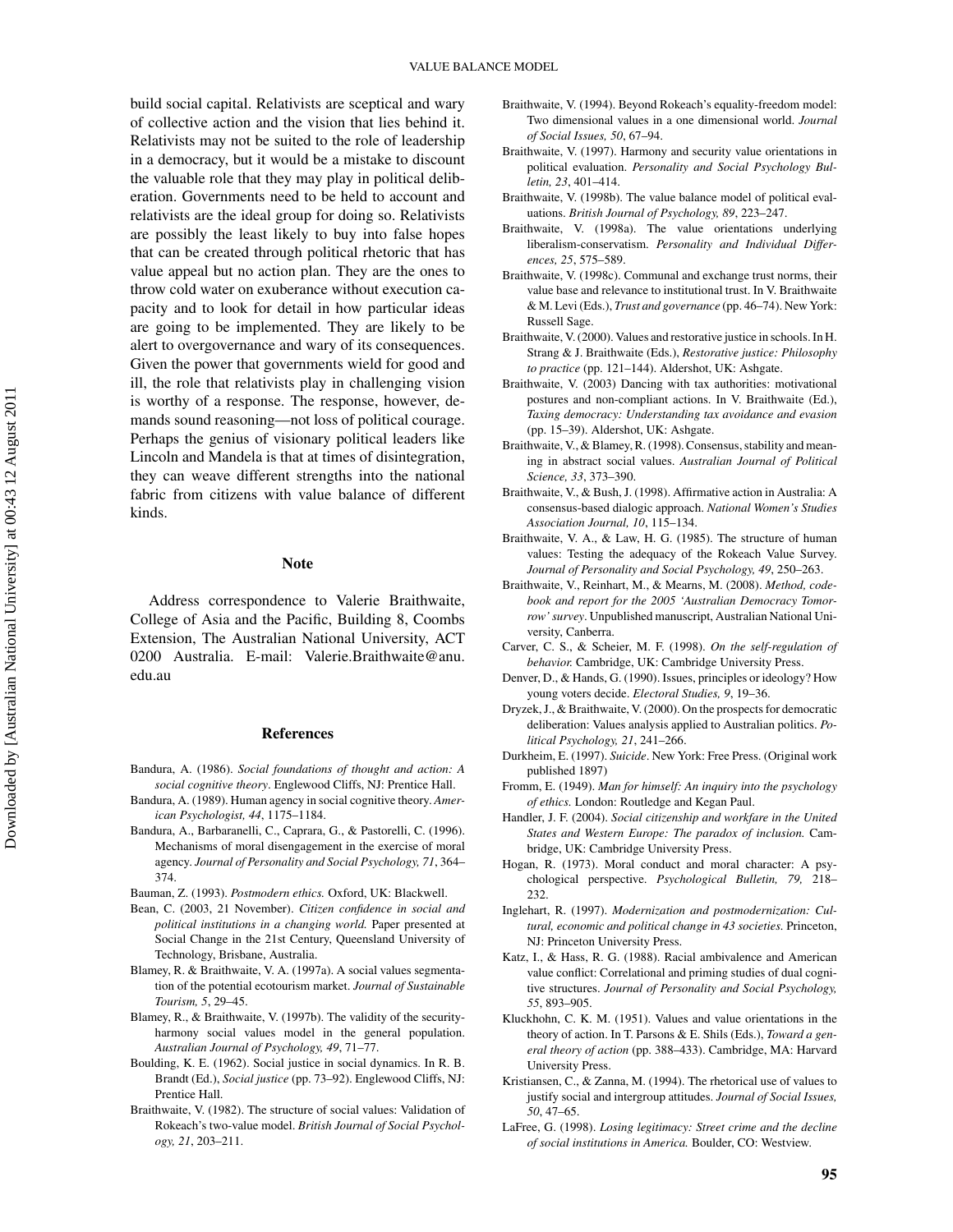- Maruna, S., & Copes, H. (2004). Excuses, excuses: What have we learned from five decades of neutralization research? In M. Tonry (Ed.), *Crime and justice, Vol 32: A review of research* (pp. 221–320). Chicago: University of Chicago Press.
- Merton, R. K. (1968). *Social theory and social structure* (Rev. ed.). New York: Free Press.
- Mitchell, R. B. (1994). *Intentional oil pollution at sea: Environmental policy and treaty compliance.* Cambridge, MA: MIT Press.
- Morris, C. W. (1956). *Varieties of human values.*Chicago: University of Chicago Press.
- Neal, C., Quester, P., & Hawkins, D.I. (2004). *Consumer behaviour: Implications for marketing strategy.* North Ryde, Australia: McGraw-Hill
- Obama, B. (2006). *The audacity of hope: Thoughts on reclaiming the American dream*. New York: Crown.
- Obama, B. (2008). Victory speech*. New York Times*. Retrieved November 15, 2008, from
- http://elections.nytimes.com/2008/results/president/speeches/obamavictory-speech.html
- Pew Research Center for the People & the Press. (1997). *Trust and citizen engagement in metropolitan Philadelphia: A case study.* Retrieved December 15, 2008, from http://peoplepress.org/report/110/
- Phillips, A. (1999). *Which equalities matter?* Cambridge, UK: Polity Press.
- Pusey, M. (2003). *The experience of middle Australia: The dark side of economic reform.* Cambridge, UK: Cambridge University Press.
- Putnam, R. D., with Leonardi, R. & Nanetti, R. Y. (1993). *Making democracy work: Civic traditions in modern Italy.* Princeton, NJ: Princeton University Press.
- Rasinski, K. A. (1987). What's fair is fair—or is it? Value differences underlying public views about social justice. *Journal of Personality and Social Psychology, 53*, 201– 211.
- Rokeach, M. (1968). *Beliefs, attitudes and values: A theory of organization and change.* San Francisco: Jossey-Bass.
- Rokeach, M. (1973). *The nature of human values.* New York: Free Press.
- Rokeach, M. (1979). *Understanding human values: Individual and societal.* New York: Free Press.
- Scott, W. A. (1960). International ideology and interpersonal ideology. *Public Opinion Quarterly, 39,* 580–581.
- Scott, W. A. (1965). *Values and organizations: A study of fraternities and sororities.* Chicago: Rand McNally.
- Sears, D. O., Huddy, L., & Schaffer, L. G. (1986). A schematic variant of symbolic politics theory, as applied to racial and gender equality. In R. R. Lau & D. O. Sears (Eds.), *Political cognition: The 19th Annual Carnegie Symposium on Cognition* (pp. 159–202). Hillsdale, NJ: Erlbaum.
- Smith, M. B. (1963). Personal values in the study of lives. In R. W. White (Ed.), *The study of lives* (pp. 92–116). New York: Atherton.
- Stiglitz, J. (2002). *Globalization and its discontents.* London: Penguin.
- Tetlock, P. E. (1986). A value pluralism model of ideological reasoning. *Journal of Personality and Social Psychology, 50*, 819–827.
- Tyler, T. R. (2001). Trust and law abidingness: A proactive model of social regulation. *Boston University Law Review, 81,* 361–406.
- Uslaner, E. (2002). *The moral foundations of trust.* New York: Cambridge University Press.
- Weber, M. (1946). Politics as a vocation. In H. H. Gerth & C. W. Mills (Eds.), *From Max Weber: Essays in Sociology* (pp. 77– 128). New York: Oxford University Press.
- Young, I. M. (2000). *Inclusion and democracy.* Oxford, UK: Oxford University Press.

# **Appendix**

# **Social Values Scales**

Respondents were asked to rate each of the following statements on a 7-point scale (1 = *reject*, 2 = *inclined to reject*, 3 = *neither reject nor accept*, 4 = *inclined to accept*, 5 = *accept as important*, 6 = *accept as very important*, 7 = *accept as of utmost importance*): For *international harmony and quality* (1) a good life for others (improving the welfare of all people in need); (2) rule by the people (involvement by all citizens in making decisions that affect their community); (3) international cooperation (having all nations working together to help each other); (4) social progress and reform (readiness to change our way of life for the better); (5) a world at peace (being free from war and conflict); (6) a world of beauty (having the beauty of nature and the arts: music, literature, art); (7) human dignity (allowing each individual to be treated as someone of worth); (8) equal opportunity for all (giving everyone an equal chance in life); (9) greater economic equality (lessening the gap between the rich and the poor); (10) preserving the natural environment (preventing the destruction of nature's beauty and resources). For *national strength and order* (1) national greatness (being a united, strong, independent, and powerful nation); (2) reward for individual effort (letting individuals prosper through gains made by initiative and hard work); (3) national security (protection of your nation from enemies); (4) rule of law (living by laws that everyone must follow); (5) national economic development (having greater economic progress and prosperity for the nation).

### **The Trust Scale**

Respondents were asked to use a 5-point rating scale  $(1 = strongly disagree, 2 = disagree, 3 = neither agree)$ *nor disagree*, 4 = *agree*, 5 = *strongly agree*) to answer the following: The federal government  $\dots(1)$  turns its back on its responsibility to Australians\*; (2) takes advantage of people who are vulnerable\*; (3) acts in the interests of all Australians; (4) is trusted by you to administer the laws and rules fairly; (5) misleads the Australian people\*; (6) is open and honest in its dealing with citizens; (7) meets its obligations to Australians. (∗These items were reverse scored before responses were aggregated for the trust scale.)

# **The Trust Norm Scale**

Respondents were asked to use a 6-point rating scale  $(1 = not at all, 2 = somewhat important, 3 = fairly)$  $$